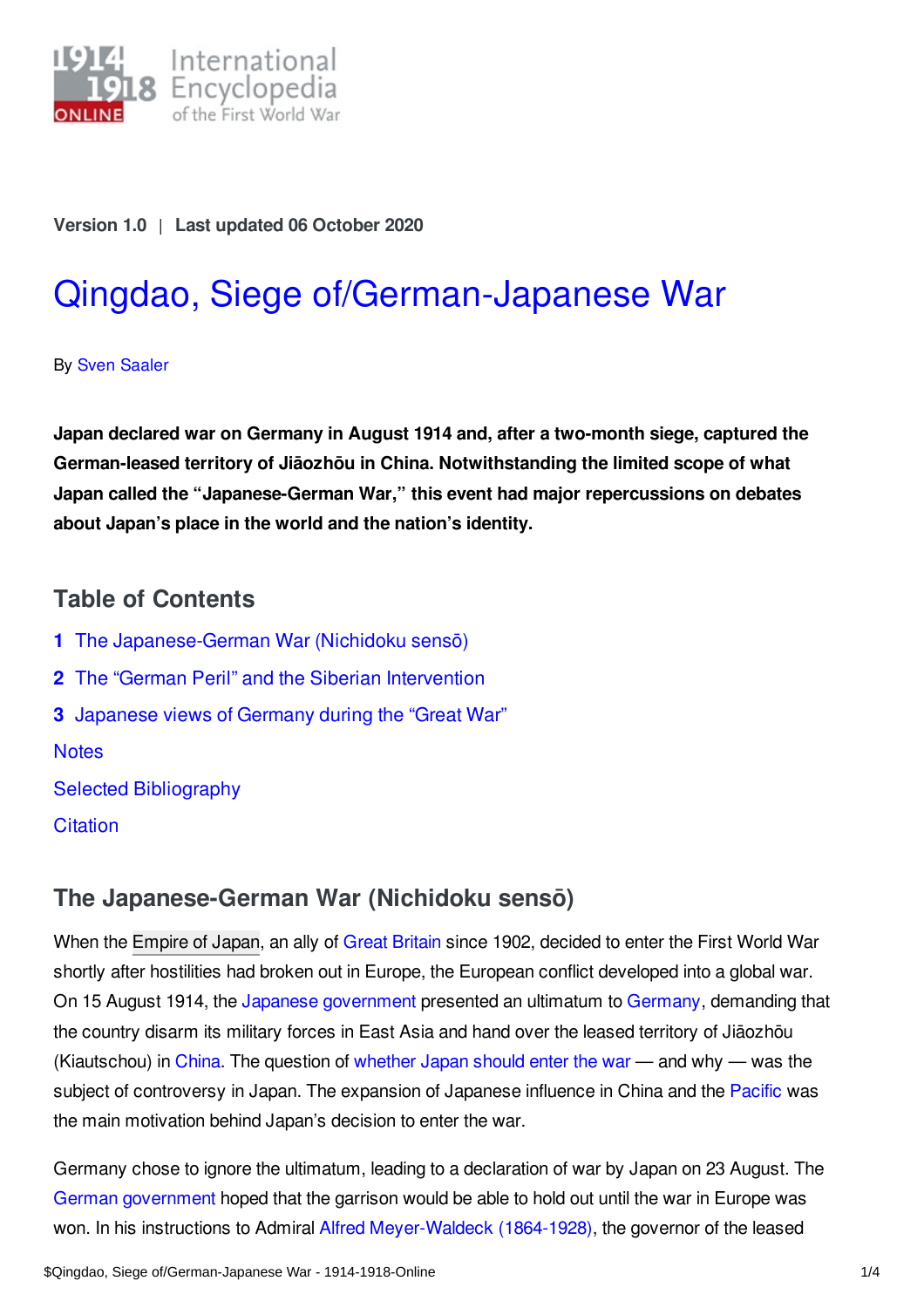territory, Wilhelm II, German Emperor [\(1859-1941\)](/index/names/118632892) declared that he would rather hand over Berlin to the Russians than Jiāozhōu to the Japanese – an example of the Kaiser's racist attitudes, the basis of his perception of Japan as the "Yellow Peril." However, the combined Japanese and British forces, numbering almost 50,000 men, overwhelmed the German garrison, which surrendered on 7 November 1914. In October 1914, the Japanese navy also occupied German-controlled [Micronesia](/article/micronesia).

Though [enthusiasm](/article/willingly_to_war_public_response_to_the_outbreak_of_war) for the war was limited in Japan, this military triumph over yet another great power, following the victories against China in 1895 and [Russia](/article/russian-japanese-war) in 1905, was celebrated in the mass media. The short war with Germany came to be officially known as the "Japanese-German War" (*Nichidoku sensō*). Commemorative postcards, lithographs, and pictorials celebrated the "Fall of Qingdao."

# <span id="page-1-0"></span>**The "German Peril" and the Siberian Intervention**

Following the German surrender of Qingdao, Japan continued to contribute to the military efforts of the Entente powers by deploying naval forces in the Indian Ocean, the Pacific and the Mediterranean. But the only other significant military engagement in which Japanese ground forces were involved was the Siberian [Intervention](/article/siberian_intervention_1918-1922), which began in the last year of the war.

Apart from Japanese economic interests in the region and security considerations, the perception of a "German Peril" — the prospect of German forces advancing into Siberia to threaten the Japanese Empire directly — was raised by those favoring the dispatch of larger troop contingents to the Russian Far East. The idea was even taken up by major Western news outlets such as *The Washington Post*. [\[1\]](#page-2-1)

# <span id="page-1-2"></span><span id="page-1-1"></span>**Japanese views of Germany during the "Great War"**

Although Japan and Germany stood on opposite sides in the Great War, opinion about Germany was divided in Japanese politics, society, and media. Some condemned German belligerence and [militarism](/article/militarism), following the lead of [French](/article/propaganda_at_home_france) and [British](/article/propaganda_at_home_great_britain_and_ireland) wartime propaganda, while others admired Germany's resilience in the face of the superior might of the Allies and identified Germany as a model for the post-war age.

<span id="page-1-4"></span><span id="page-1-3"></span>Critics of Germany pointed particularly to its conduct in [Belgium](/article/belgium). German actions were frequently described in the media as "bestial" and "in violation of [international](/article/international_law_and_the_laws_of_war) law." The daily *Yomiuri Shinbun* held "German militarism" responsible for the "breach of international rights, for offenses against humanity and for the slide back into the age of barbarism." [\[2\]](#page-2-2) In a 1915 contribution to *The Washington Post*, Prime Minister Ōkuma Shigenobu [\(1838-1922\)](/index/names/119096420) described Germany in scathing language as a "great murderer," the "destroyer of peace, of humanity, of industry, of agriculture, of navigation."<sup>[\[3\]](#page-2-3)</sup>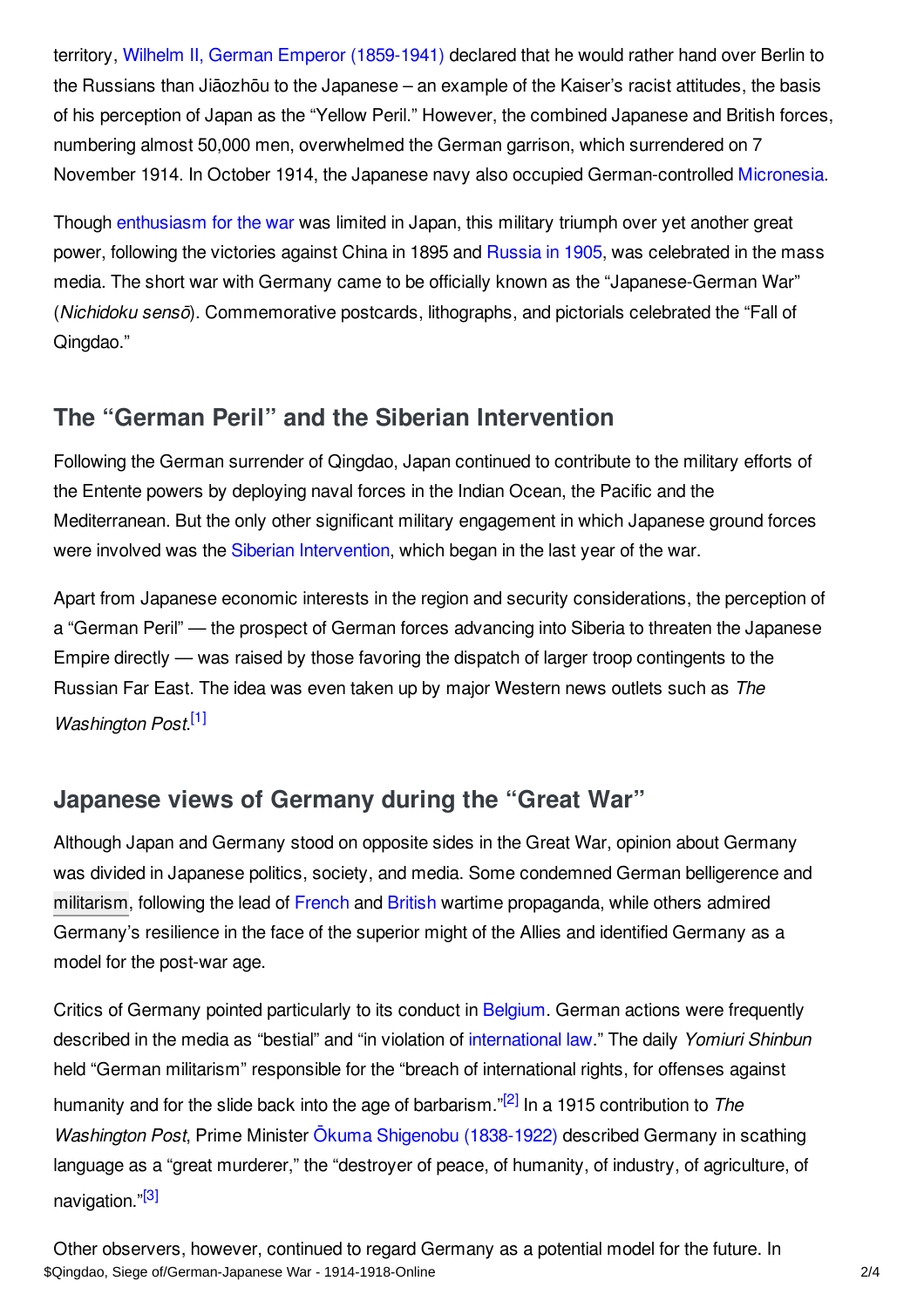particular, the Imperial Japanese Army (IJA), which had been strongly pro-German since the 1880s, showed a marked interest in Germany's ability to mobilise national resources for the war. Even the Imperial Japanese Navy (IJN), in a 1917 study "On the German National Character," praised the positive aspects of German militarism (*gunkokushugi*), which it acknowledged as the main reason for Germany's ability to defend itself against far more powerful enemies. Non-military commentators joined the chorus. Even after the war, journalist Nagasaki Takeshi continued to espouse the view that militarism had been indispensable for the survival of the nation. Germany, he argued, had been saved by militarism, not destroyed by it. The "fact that Germany (…) still exists is the result of German militarism."<sup>[\[4\]](#page-2-4)</sup> Another journalist, Chikushi Jirō, in an article entitled "Advocating for Good Militarism," equated militarism with [nationalism](/article/nationalism), emphasizing that despite Germany's defeat, a positive view of militarism needed to be nurtured as a basis for the future establishment of national unity.<sup>[\[5\]](#page-3-2)</sup>

<span id="page-2-7"></span><span id="page-2-6"></span><span id="page-2-5"></span>While some writers, including Ōkuma, advocated a "harmonization of Eastern and Western civilizations,"<sup>[\[6\]](#page-3-3)</sup> discourses of Japanese global superiority also emerged forcefully during the war. For example, the 1915 study "Competition between Western and Eastern Spirits: Yamato Spirit and German Spirit," contrasts the exemplary manner in which Japanese troops had fought the battle of Qingdao, applying the ethos of *bushidō* (the way of the warrior), with Germany's "brutal, inhumane, and unjust" conduct in Belgium and elsewhere. Characterizing Germany's behavior as "barbaric", the study establishes Japan as a morally superior nation. For the author, Japan's superiority is defined with its "incomparable" and "sacred" *kokutai* — the "unique unity between the unbroken imperial dynasty and its subjects."<sup>[\[7\]](#page-3-4)</sup> This celebration of Japanese pre-eminence was also frequently found during and after the war in other journals, including the journal of the army officer corps, the *Kaikōsha Kiji*.

<span id="page-2-8"></span>Sven Saaler, Sophia University

Section Editors: Jan [Schmidt](https://encyclopedia.1914-1918-online.net/contributors/Jan_Schmidt); Sōchi [Naraoka](https://encyclopedia.1914-1918-online.net/contributors/Sochi_Naraoka)

#### <span id="page-2-0"></span>**Notes**

- <span id="page-2-1"></span>1. [↑](#page-1-2) "Hun Peril in Eastern Russia Justifies Japan in Forestalling Control by Enemy," The Washington Post, 10 March 1918, p. ES1.
- <span id="page-2-2"></span>2. [↑](#page-1-3) Yomiuri Shinbun, 22 June 1916, p. 3.
- <span id="page-2-3"></span>3. [↑](#page-1-4) Okuma, Shigenobu: Japanese Premier Declares Kaiser Is Greatest Enemy of Civilization. The Washington Post, 17 May 1915, p. 5.
- <span id="page-2-4"></span>4. [↑](#page-2-5) Nagasaki, Takeshi: Shakaishugi to Gunkokushugi [Socialism and militarism], in: Ajia Jiron 4/4 (1920), pp. 38-45.